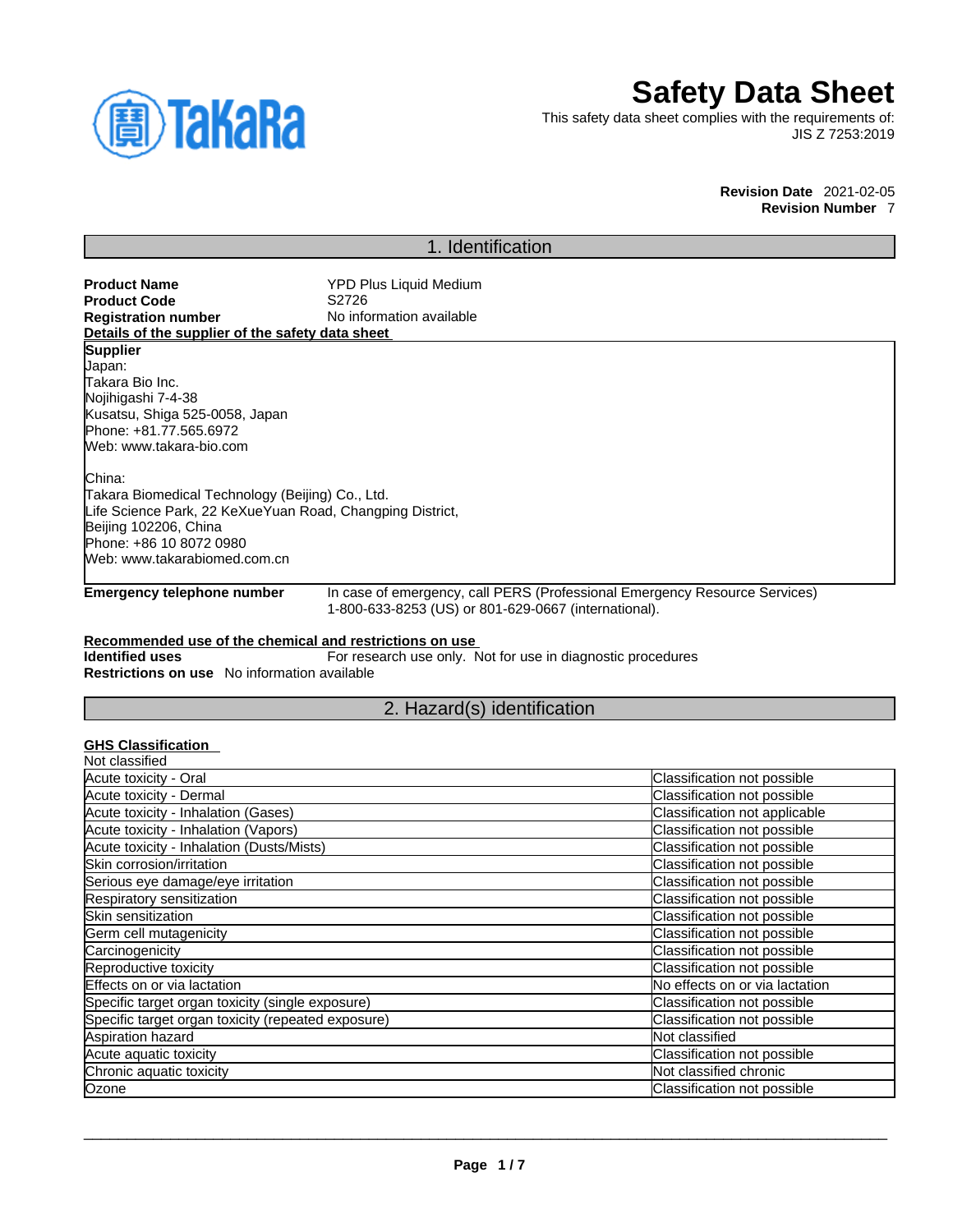#### **GHS label elements**

**Hazard Statements**  Not classified

**Prevention** • Not applicable

**Response** • Not applicable **Storage** • Not applicable **Disposal** • Not applicable

**Other hazards**  No information available.

3. Composition/information on ingredients

#### **Pure substance/mixture** Mixture

**Pollutant Release and Transfer Registry (PRTR)** Not applicable

#### **Industrial Safety and Health Law**  ISHL Notifiable Substances

Not applicable

Harmful Substances Whose Names Are to be Indicated on the Label Not applicable

#### **Poisonous and Deleterious Substances Control Law**

Not applicable

#### 4. First-aid measures

| In case of inhalation                                 | Remove to fresh air.                                                                                                    |
|-------------------------------------------------------|-------------------------------------------------------------------------------------------------------------------------|
| In case of skin contact                               | Wash skin with soap and water.                                                                                          |
| In case of eye contact                                | Rinse thoroughly with plenty of water for at least 15 minutes, lifting lower and upper eyelids.<br>Consult a physician. |
| In case of ingestion                                  | Clean mouth with water and drink afterwards plenty of water.                                                            |
| Most important symptoms/effects,<br>acute and delayed | No information available.                                                                                               |
| Note to physicians                                    | Treat symptomatically.                                                                                                  |

5. Fire-fighting measures

**Suitable Extinguishing Media** Use extinguishing measures that are appropriate to local circumstances and the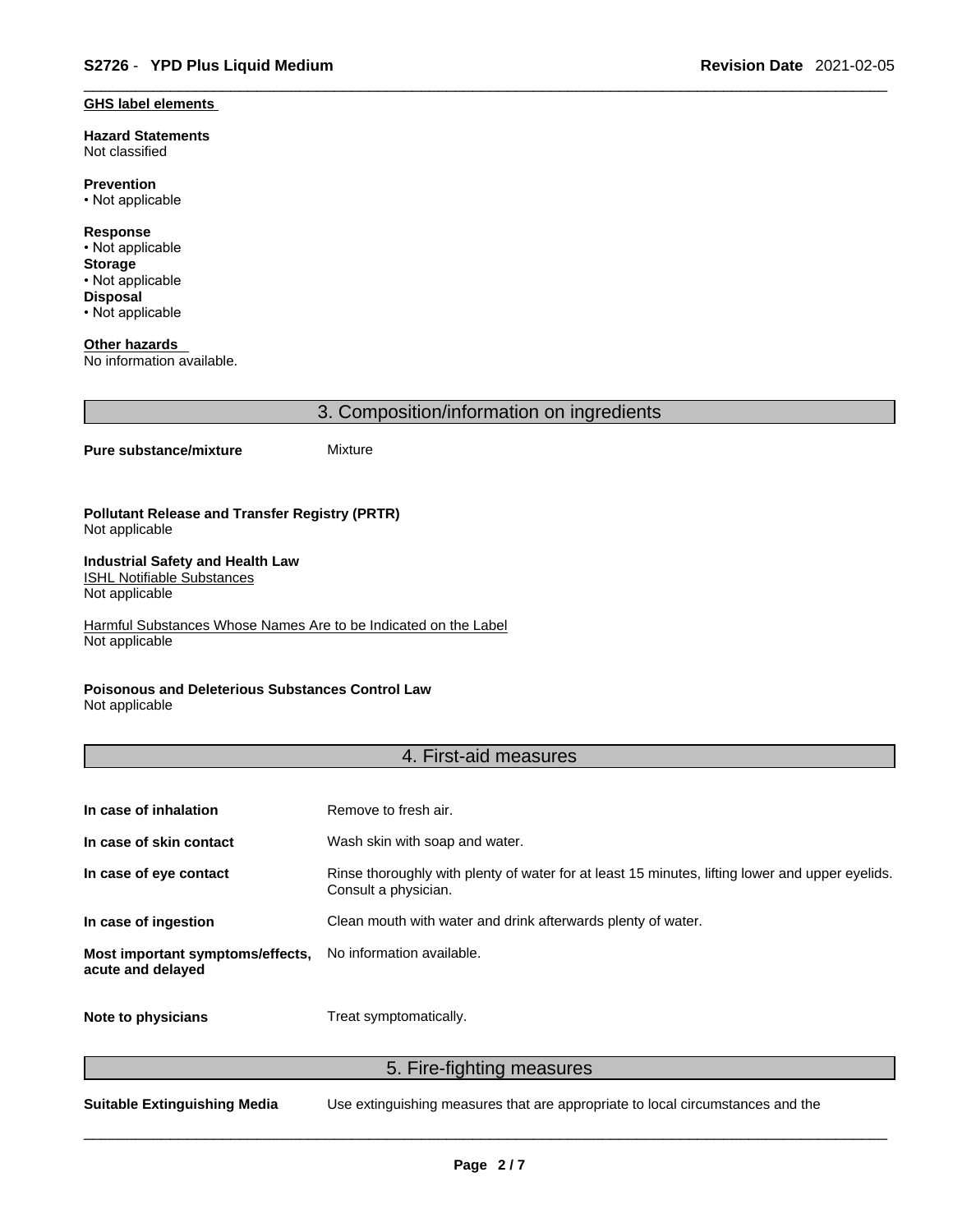|                                                                   | surrounding environment.                                                                                                              |
|-------------------------------------------------------------------|---------------------------------------------------------------------------------------------------------------------------------------|
| Unsuitable extinguishing media                                    | Do not scatter spilled material with high pressure water streams.                                                                     |
| Specific hazards arising from the<br>chemical                     | No information available.                                                                                                             |
| <b>Special Extinguishing Media</b><br>Large Fire                  | Cool drums with water spray.<br>CAUTION: Use of water spray when fighting fire may be inefficient.                                    |
| Special protective equipment and<br>precautions for fire-fighters | Firefighters should wear self-contained breathing apparatus and full firefighting turnout<br>gear. Use personal protection equipment. |

# 6. Accidental release measures

| Personal precautions, protective<br>equipment and emergency<br>procedures | Ensure adequate ventilation.                                                         |
|---------------------------------------------------------------------------|--------------------------------------------------------------------------------------|
| For emergency responders                                                  | Use personal protection recommended in Section 8.                                    |
| <b>Environmental precautions</b>                                          | See Section 12 for additional Ecological Information.                                |
| <b>Methods for containment</b>                                            | Prevent further leakage or spillage if safe to do so.                                |
| Methods for cleaning up                                                   | Pick up and transfer to properly labeled containers.                                 |
| <b>Prevention of secondary hazards</b>                                    | Clean contaminated objects and areas thoroughly observing environmental regulations. |

# 7. Handling and storage

| <b>Handling</b>           |                                                                          |
|---------------------------|--------------------------------------------------------------------------|
| Advice on safe handling   | Handle in accordance with good industrial hygiene and safety practice.   |
| <b>Storage</b>            |                                                                          |
| <b>Storage Conditions</b> | Keep containers tightly closed in a dry, cool and well-ventilated place. |

# 8. Exposure controls/personal protection

| <b>Engineering controls</b>                                                    | <b>Showers</b><br>Eyewash stations<br>Ventilation systems.                                                                                                                  |
|--------------------------------------------------------------------------------|-----------------------------------------------------------------------------------------------------------------------------------------------------------------------------|
| <b>Exposure guidelines</b>                                                     | This product, as supplied, does not contain any hazardous materials with occupational<br>exposure limits established by the region specific regulatory bodies.              |
| <b>Biological occupational exposure</b><br><b>limits</b>                       | This product, as supplied, does not contain any hazardous materials with biological limits<br>established by the region specific regulatory bodies                          |
| <b>Environmental exposure controls</b><br><b>Personal Protective Equipment</b> | No information available.                                                                                                                                                   |
| <b>Respiratory protection</b>                                                  | No protective equipment is needed under normal use conditions. If exposure limits are<br>exceeded or irritation is experienced, ventilation and evacuation may be required. |
| <b>Eye/face protection</b>                                                     | No special protective equipment required.                                                                                                                                   |
| Skin and body protection                                                       | No special protective equipment required.                                                                                                                                   |
|                                                                                |                                                                                                                                                                             |

# 9. Physical and chemical properties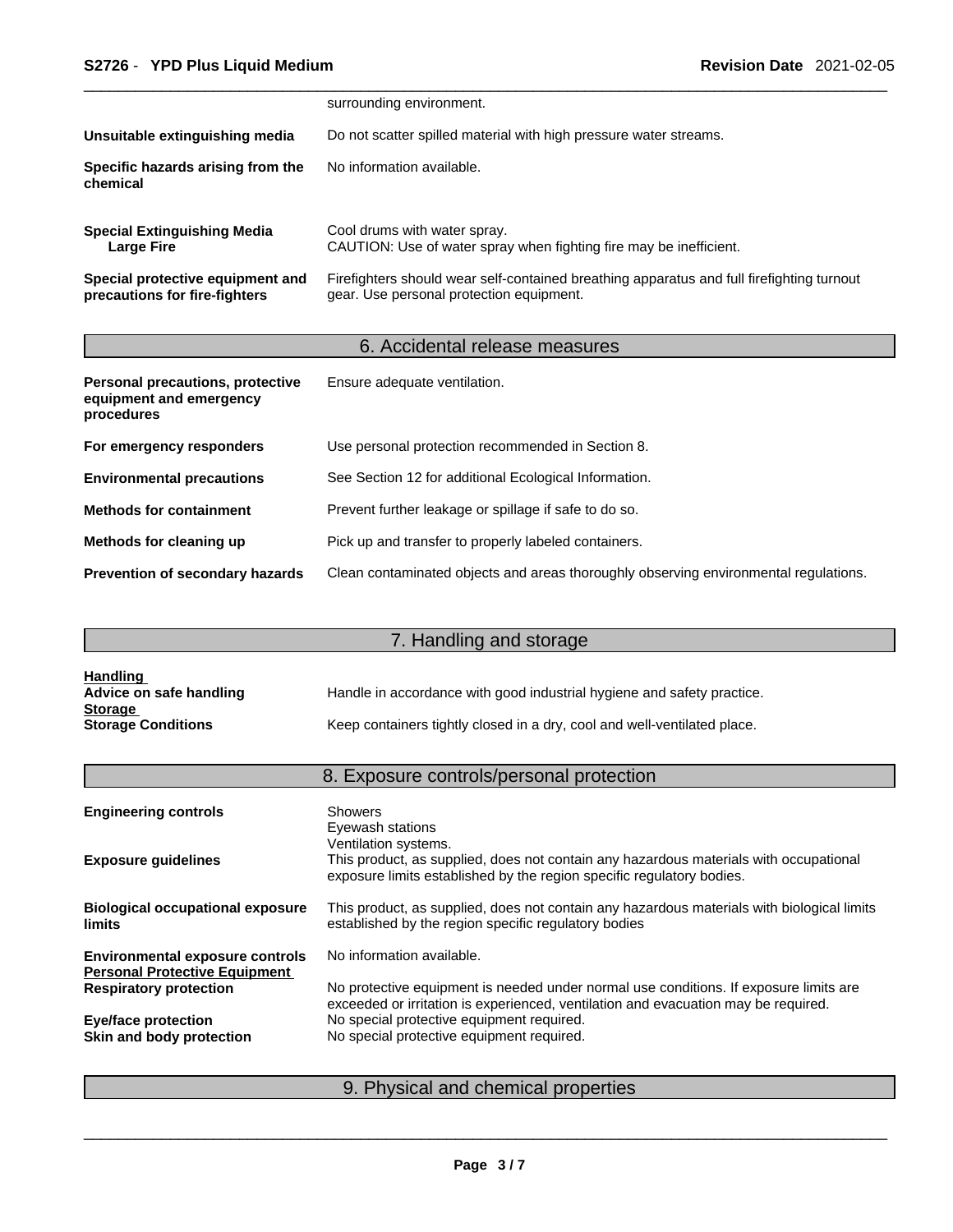#### **Information on basic physical and chemical properties**

| Appearance                                                                       | Aqueous solution         |                          |  |
|----------------------------------------------------------------------------------|--------------------------|--------------------------|--|
| <b>Physical state</b>                                                            | Liquid                   |                          |  |
| Color                                                                            | No information available |                          |  |
| Odor                                                                             | Slight                   |                          |  |
| Odor Threshold                                                                   | No information available |                          |  |
| <b>Property</b>                                                                  | Values                   | Remarks • Method         |  |
| Melting point / freezing point                                                   |                          | No information available |  |
| Boiling point/boiling range (°C)                                                 |                          | No information available |  |
| Flammability (solid, gas)                                                        |                          | No information available |  |
| Upper/lower flammability or explosive limits<br><b>Upper flammability limit:</b> |                          |                          |  |
| Lower flammability limit:                                                        |                          |                          |  |
| Flash point                                                                      |                          | ASTM D 56                |  |
| <b>Evaporation Rate</b>                                                          |                          | No information available |  |
| <b>Autoignition temperature</b>                                                  |                          | No information available |  |
| <b>Decomposition temperature</b>                                                 |                          | No information available |  |
| pН                                                                               |                          | No information available |  |
| <b>Viscosity</b>                                                                 |                          |                          |  |
| <b>Kinematic viscosity</b>                                                       |                          | No information available |  |
| <b>Dynamic Viscosity</b>                                                         |                          | No information available |  |
| <b>Water solubility</b>                                                          |                          | No information available |  |
| Solubility in other solvents                                                     |                          | No information available |  |
| <b>Partition Coefficient</b>                                                     |                          | No information available |  |
| (n-octanol/water)                                                                |                          |                          |  |
| Vapor pressure                                                                   |                          | No information available |  |
| Vapor density                                                                    |                          | No information available |  |
| <b>Relative density</b>                                                          |                          | No information available |  |
| <b>Particle characteristics</b>                                                  |                          |                          |  |
| <b>Particle Size</b>                                                             |                          | Not applicable           |  |
| <b>Particle Size Distribution</b>                                                |                          | Not applicable           |  |
| Other information                                                                |                          |                          |  |
|                                                                                  |                          |                          |  |

**Oxidizing properties** 

**Explosive properties**<br> **Oxidizing properties**<br>
No information available

#### 10. Stability and reactivity

**Reactivity Reactivity Reactivity Chemical stability No information available.**<br> **Chemical stability Reaction** Stable under normal cond Stable under normal conditions.<br>None under normal processing. **Possibility of hazardous reactions Incompatible materials** None known based on information supplied. **Hazardous Decomposition Products** None known based on information supplied. **Explosion Data Sensitivity to static discharge** None.

**Sensitivity to mechanical impact** None.

#### 11. Toxicological information

#### **Acute toxicity**

#### **Numerical measures of toxicity - Product Information**

#### **The following values are calculated based on chapter 3.1 of the GHS document ATEmix (oral)** 1,290,000.00

3 % of the mixture consists of ingredient(s) of unknown acute oral toxicity

5 % of the mixture consists of ingredient(s) of unknown acute dermal toxicity

5 % of the mixture consists of ingredient(s) of unknown acute inhalation toxicity (gas)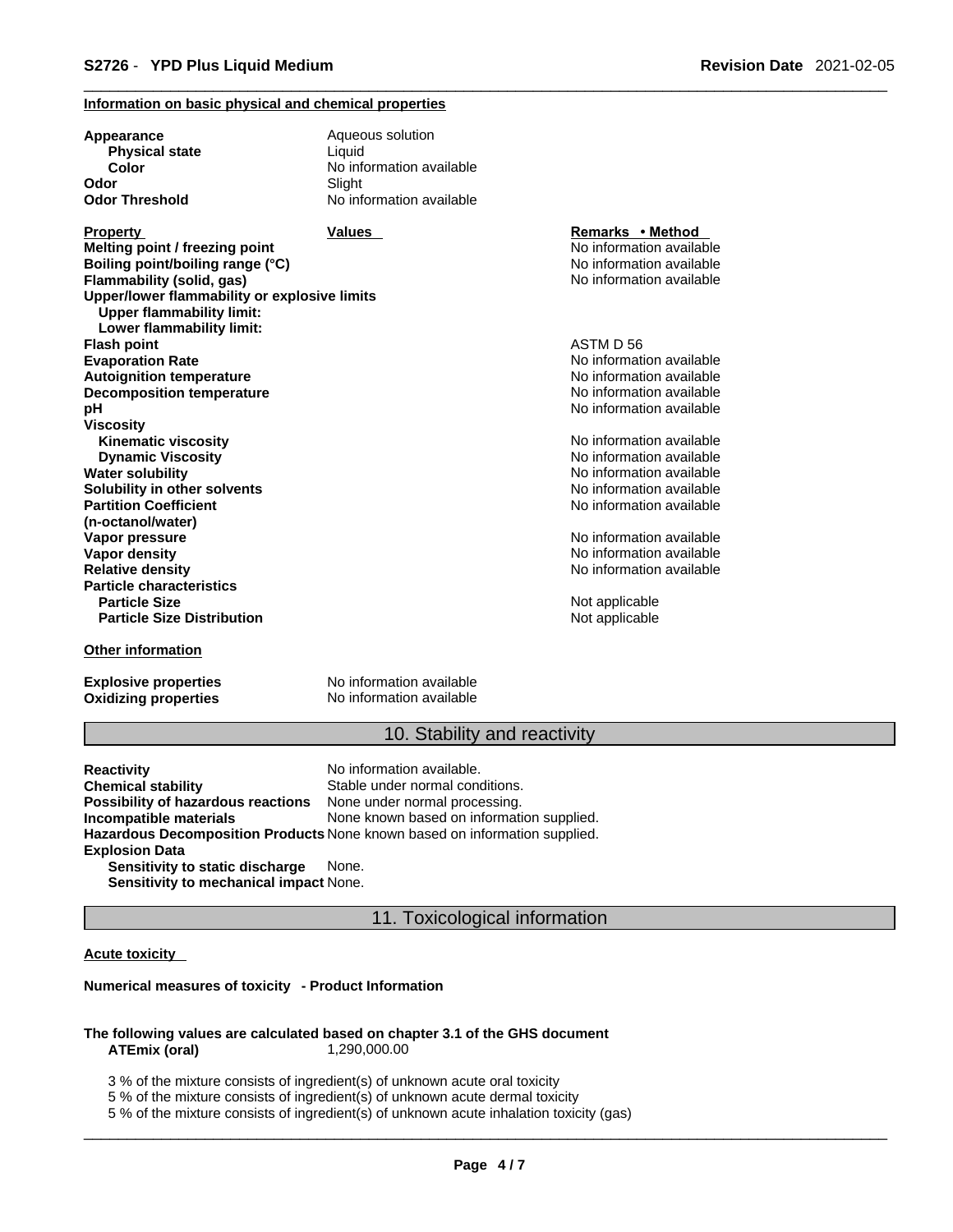5 % of the mixture consists of ingredient(s) of unknown acute inhalation toxicity (vapor)

5 % of the mixture consists of ingredient(s) of unknown acute inhalation toxicity (dust/mist)

| <b>Symptoms</b>                   | No information available.                                                                      |
|-----------------------------------|------------------------------------------------------------------------------------------------|
| <b>Product Information</b>        |                                                                                                |
| Ingestion                         | Specific test data for the substance or mixture is not available.                              |
| <b>Inhalation</b>                 | Specific test data for the substance or mixture is not available.                              |
| <b>Skin contact</b>               | Specific test data for the substance or mixture is not available.                              |
| Eye contact                       | Specific test data for the substance or mixture is not available.                              |
| <b>Skin corrosion/irritation</b>  | Based on available data, the classification criteria are not met. Classification not possible. |
| Serious eye damage/eye irritation | Based on available data, the classification criteria are not met. Classification not possible. |
| Respiratory or skin sensitization | Classification not possible.                                                                   |
| <b>Germ cell mutagenicity</b>     | Based on available data, the classification criteria are not met. Classification not possible. |
| Carcinogenicity                   | Based on available data, the classification criteria are not met. Classification not possible. |
| <b>Reproductive toxicity</b>      | Based on available data, the classification criteria are not met. Classification not possible. |
| <b>STOT - single exposure</b>     | Based on available data, the classification criteria are not met. Classification not possible. |
| <b>STOT - repeated exposure</b>   | Based on available data, the classification criteria are not met. Classification not possible. |
| <b>Aspiration hazard</b>          | Based on available data, the classification criteria are not met. Not classified.              |

| 12. Ecological information        |                                                                                                |  |
|-----------------------------------|------------------------------------------------------------------------------------------------|--|
| <b>Ecotoxicity</b>                | Classification not possible.                                                                   |  |
| Percentage for unknown<br>hazards | 0 % of the mixture consists of component(s) of unknown hazards to the aquatic<br>environment.  |  |
| Persistence and degradability     | No information available.                                                                      |  |
| <b>Bioaccumulation</b>            | No information available.                                                                      |  |
| Hazardous to the ozone layer      | Classification not possible. Based on available data, the classification criteria are not met. |  |
|                                   |                                                                                                |  |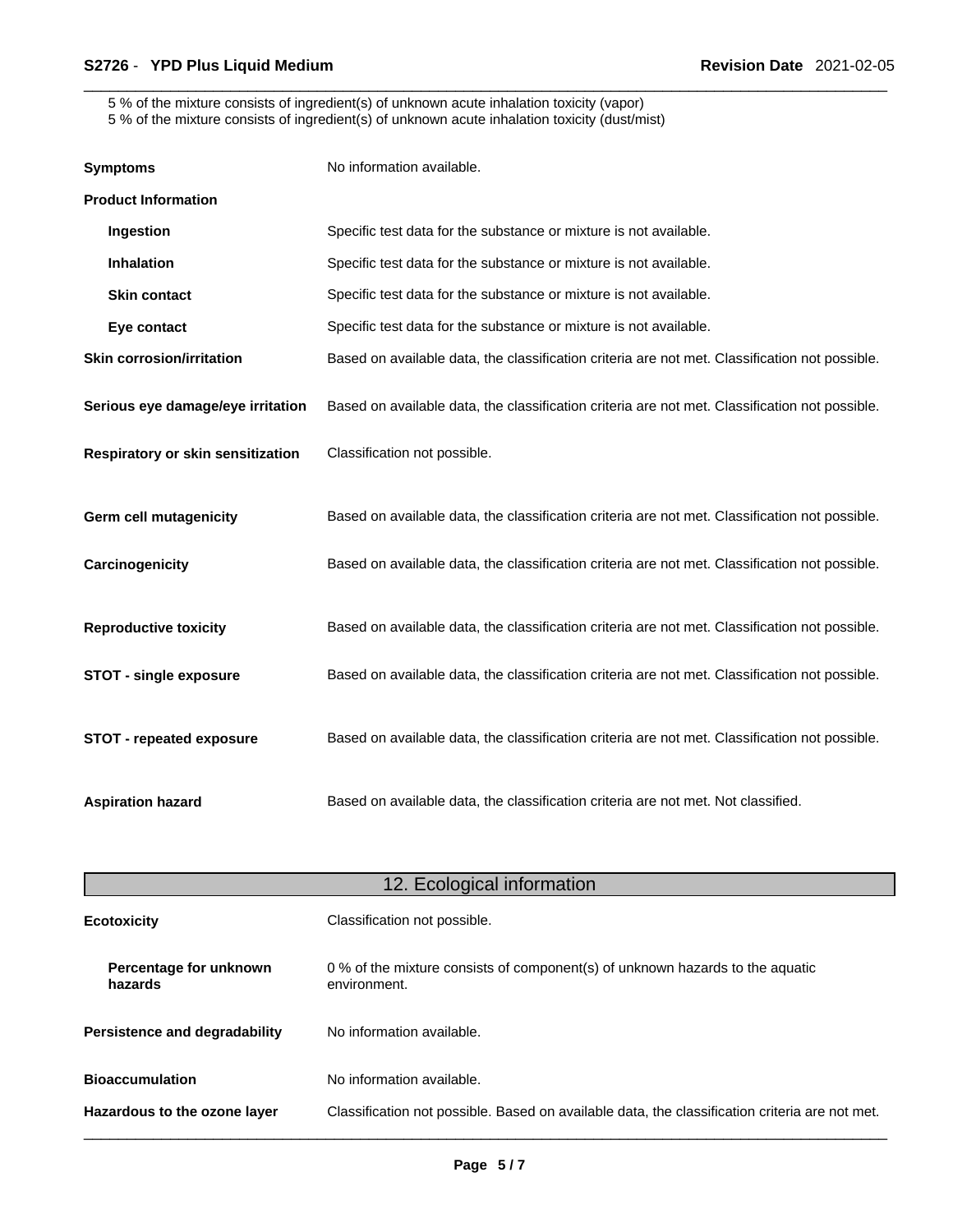| No information available.<br>Other adverse effects                                                                                                           |               |  |  |  |
|--------------------------------------------------------------------------------------------------------------------------------------------------------------|---------------|--|--|--|
| 13. Disposal considerations                                                                                                                                  |               |  |  |  |
| Waste from residues/unused<br>Dispose of in accordance with local regulations. Dispose of waste in accordance with<br>environmental legislation.<br>products |               |  |  |  |
| <b>Contaminated packaging</b><br>Do not reuse empty containers.                                                                                              |               |  |  |  |
|                                                                                                                                                              |               |  |  |  |
| 14. Transport information                                                                                                                                    |               |  |  |  |
| <b>IMDG</b>                                                                                                                                                  | Not regulated |  |  |  |
| <b>ADR</b>                                                                                                                                                   | Not regulated |  |  |  |
| Not regulated<br><b>IATA</b>                                                                                                                                 |               |  |  |  |
| Japan                                                                                                                                                        | Not regulated |  |  |  |
|                                                                                                                                                              |               |  |  |  |

### 15. Regulatory information

#### **National regulations**

#### **Pollutant Release and Transfer Registry (PRTR)** Not applicable

**Industrial Safety and Health Law** Not applicable **ISHL Notifiable Substances** Not applicable

**Poisonous and Deleterious Substances Control Law** Not applicable

**Fire Service Law:** Not applicable

**Act on the Evaluation of Chemical Substances and Regulation of Their Manufacture, etc. (CSCL)** Not applicable

**Act on Prevention of Marine Pollution and Maritime Disaster** Not applicable

**International Regulations**

**The Stockholm Convention on Persistent Organic Pollutants** Not applicable

**The Rotterdam Convention** Not applicable

**International Inventories IECSC** .

 **Legend:** 

**TSCA** - United States Toxic Substances Control Act Section 8(b) Inventory **DSL/NDSL** - Canadian Domestic Substances List/Non-Domestic Substances List

 **EINECS/ELINCS** - European Inventory of Existing Chemical Substances/European List of Notified Chemical Substances

**ENCS** - Japan Existing and New Chemical Substances

**IECSC** - China Inventory of Existing Chemical Substances

**KECL** - Korean Existing and Evaluated Chemical Substances

**PICCS** - Philippines Inventory of Chemicals and Chemical Substances

**AICS** - Australian Inventory of Chemical Substances